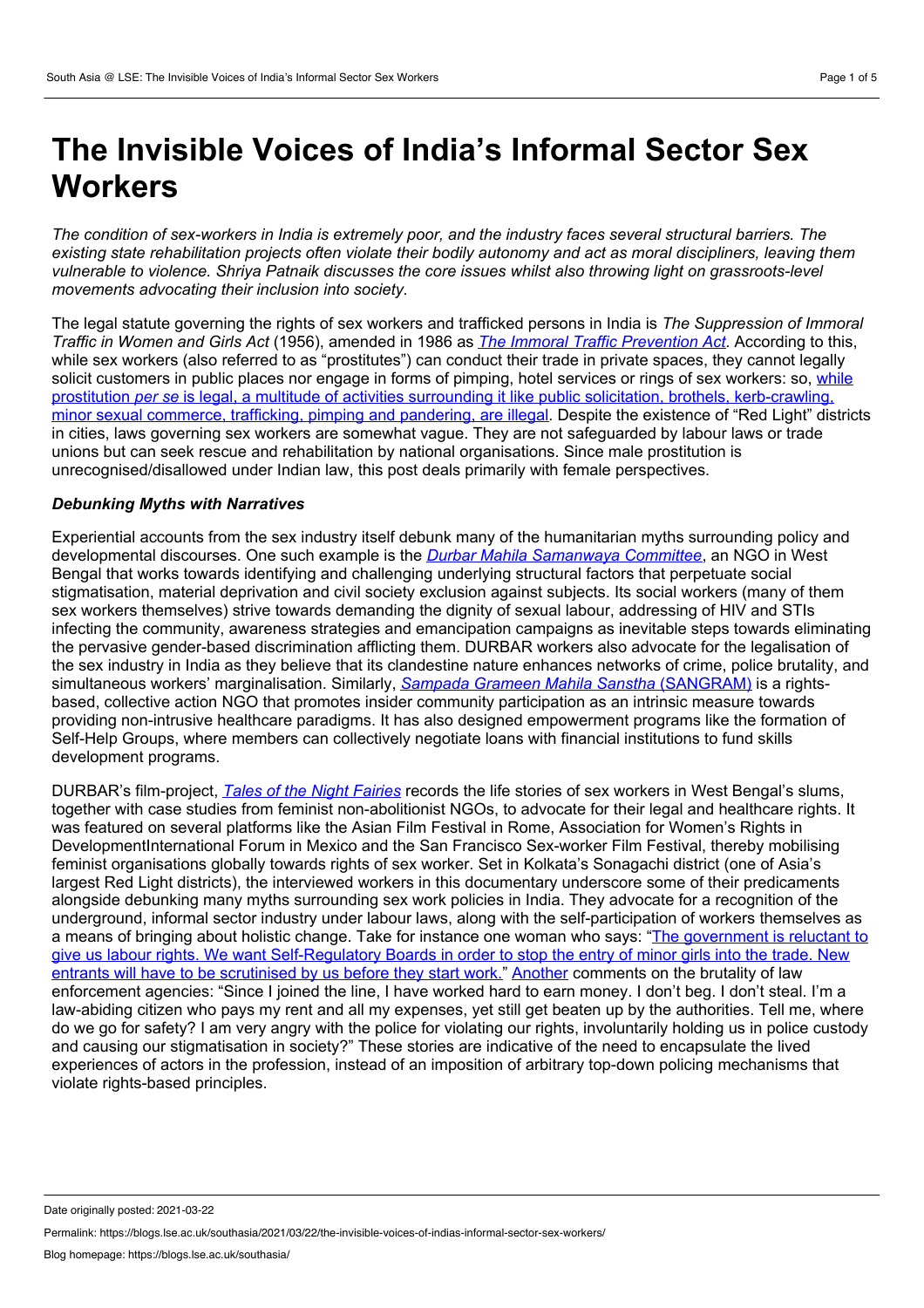My ethnographic research from Odisha (reliant on the accounts of trafficked persons and some former sex workers) similarly highlights some of the limits of state welfare programs and institutional frameworks. In 2016, as part of the *Davis Peace [Projects](https://www.davisprojectsforpeace.org/international/projects/node/4562) Award,* I had the opportunity to build a rehabilitation program for homeless and trafficked persons living on the railway stations of Cuttack and Bhubaneswar.



*Homeless Persons, Social Workers and Healthcare Professionals at a workshop to discuss the making of* Shelter Homes as part of the 'David Projects for Peace' initiative. © For copyright and consent information, **see below.**

My interviews with my subjects highlighted certain concerns. Firstly, some interviewees remarked how governmental rescue schemes were accompanied by moral policing paradigms that sought to correct their "deviant" behaviour instead of investigating the socio-economic exigencies driving them. Secondly, after being rescued, despite receiving some healthcare treatments, they objected to intrusive bodily examinations they were subject to, oftentimes without consent. They further critiqued the protectionist guise of state approaches in presenting women as helpless victims or vulnerable subjects devoid of any agency. The emotive representation of sex workers as victims duped by traffickers and devoid of any consent, while a powerful metaphor towards galvanising humanitarian support, ironically enables coercive law enforcement policies, which curtails their freedom of movement or bodily autonomy. This can also lead well-intentioned NGOs to continue the objectification, reification and re-traumatisation of rescued persons, culminating in a dangerous precedent that it is only through close regulation and surveillance in state-sanctioned shelters that women's recovery can be achieved.



Date originally posted: 2021-03-22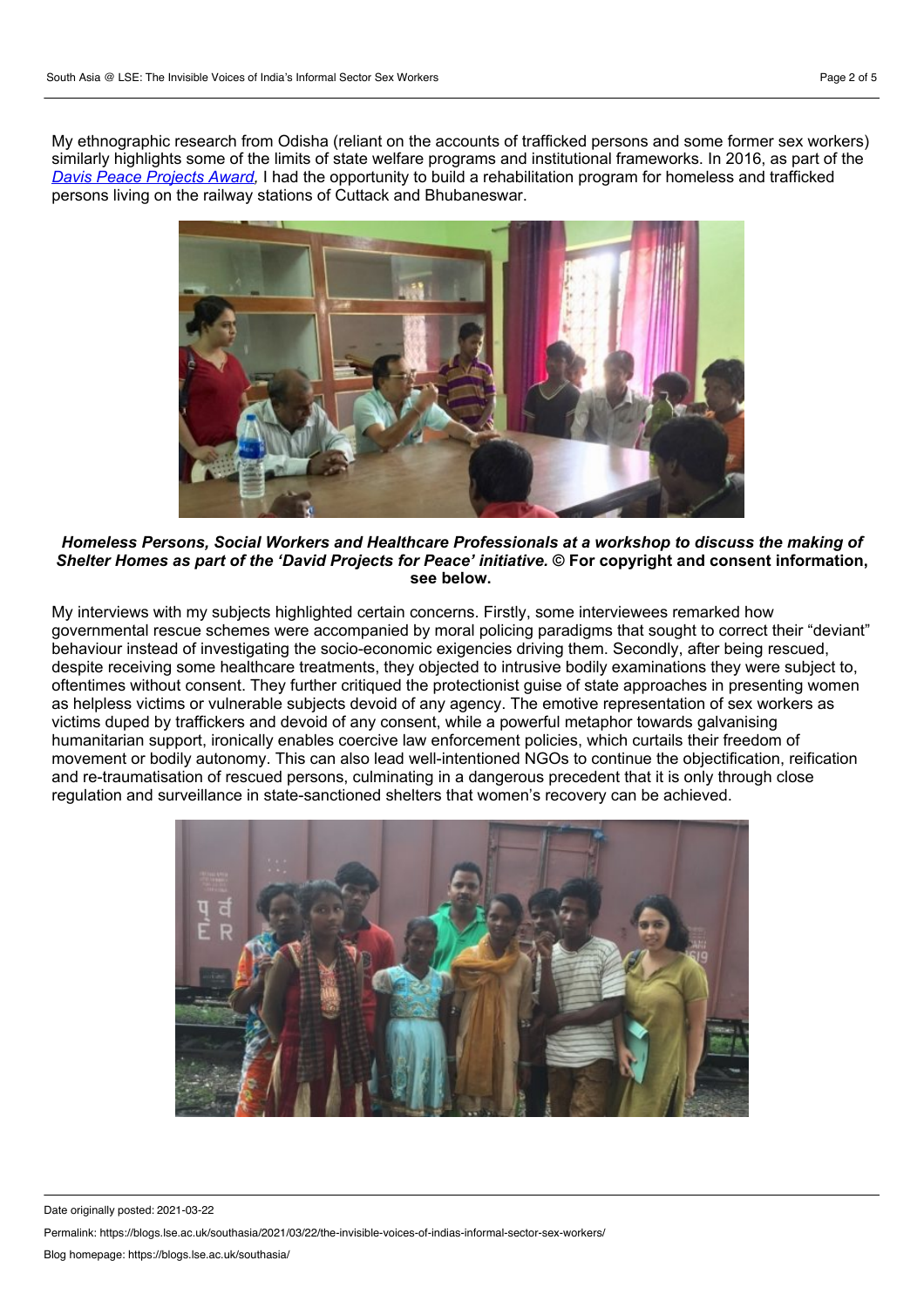# *The author with homeless persons and victims of trafficking as part of the 'Rescue, Revive and Resurrect the Dignity of Railway Station Children' project under 'David Projects for Peace' Shelter Home Building Project, Odisha, 2016.* **© For copyright and consent information, see below.**

In the implementation of the Davis Projects, women opened up to us about specific issues like menstrual hygiene, pregnancies, safe contraception, awareness of consensual intercourse, and the need for psychological counselling in cases of abuse or trauma. Finally, they posited the need for economic self-sufficiency, along with vocational training initiatives that would enable integration into the market economy, instead of rehabilitation programs that merely relied on moralistic disciplining approaches.

#### *Centring Marginal Voices*

The role of such oral histories to account for the missing voices of marginalised actors cannot be discounted. They help record complex modalities of subversive agency, resistance and mobilisation that contest mainstream development models. Additionally, as analysed by [Urvashi](https://www.dukeupress.edu/the-other-side-of-silence) Butalia and [Veena](https://www.ucpress.edu/book/9780520216082/violence-and-subjectivity) Das, in conditions of structural violence, the recollection of suppressed silences can also serve functions of catharsis and emotional unburdening, especially for historically under-represented communities. The power of oral narratives is useful for recording the life circumstances of subaltern actors, many of which are absent from the historical record, towards reconceptualising limits to human rights protocols.

The Sex [Workers](https://sexworkersproject.org/) Project at the Urban [Justice](https://www.urbanjustice.org/) Center is an initiative that provides legal and social services to individuals who engage in sex-work (regardless of whether they do so by choice, circumstance, or coercion) alongside takes an approach that is grounded in human rights, harm reduction along with incorporating the real life experiences of trafficked persons, towards debunking mythical representations that result in faulty interventions. Its 2009 [Report](https://sexworkersproject.org/downloads/swp-2009-raids-and-trafficking-report.pdf) surveys the problematic implications of raids on brothels and rescue operations, resulting in subsequent proceedings of punishment and forceful rehabilitation rather than a rights-based approach. It further exposes how over-sensationalised accounts result in a simplified public perception of all sex workers in binary terms of "victimised" or "deviant" subjects and the police as heroes, reinforcing existing power relations as well as disciplinary panopticons of the state. Take, for example, a woman who works as a sex worker on the side to pay for going to college. A brothel raid, instead of rescue, can become the source of her physical trauma as she is not brought into the public sphere and exposed to family and acquaintances who were unaware of her work in the first place. As stated by anthropologist Patty Kelly in her book *Lydia's Open Door: Inside [Mexico's](https://www.ucpress.edu/book/9780520255364/lydias-open-door) Most Modern Brothel*, "The raids on clandestine prostitutes and the control of prostitution in general are expressions of power that reinforce already existing inequalities of gender and class […] It is a way to harass poor women and men through detention and the gathering of information, and to create the illusion of the control of visible prostitution by the state."

The *[Rescue-Myth](https://www.taylorfrancis.com/books/e/9781315636269)* narrative of the nation-state hyperbolically presents the brothel as a pervasive site of crime instead of a workplace, and can therefore erroneously present all sex work as evil, and prolong a cycle of abuse by adopting a crime-based approach to rehabilitation. Besides, it robs the woman of her agency or the desire to construct a successful and happy future for herself, devoid of the protectionist guise of the state. Post rescue, the sex worker cannot become a successful worker, carry forward with a happy relationship, or become a role model for other women. She must fit into the typified account of the psychologically damaged figure whose identity is solely marked by her former occupational role. Therefore, in controlling their bodily autonomy, the state seeks to discipline gendered minorities in establishing its pedagogical norms of citizenship as well as its control over informal economies of sexual commerce. Such policy mediations concurrently disregard complexities in situational factors and legitimise a punitive policing mechanism that merely projects the brothel as a site of crime, thus disregarding other forms of informal sexual commerce in private sites. The experiential narratives of women showcase how under the guise of welfare programs, such exclusionary models, can become complicit in the criminalization and human rights deprivation of socially marginalised groups.

Date originally posted: 2021-03-22

Permalink: https://blogs.lse.ac.uk/southasia/2021/03/22/the-invisible-voices-of-indias-informal-sector-sex-workers/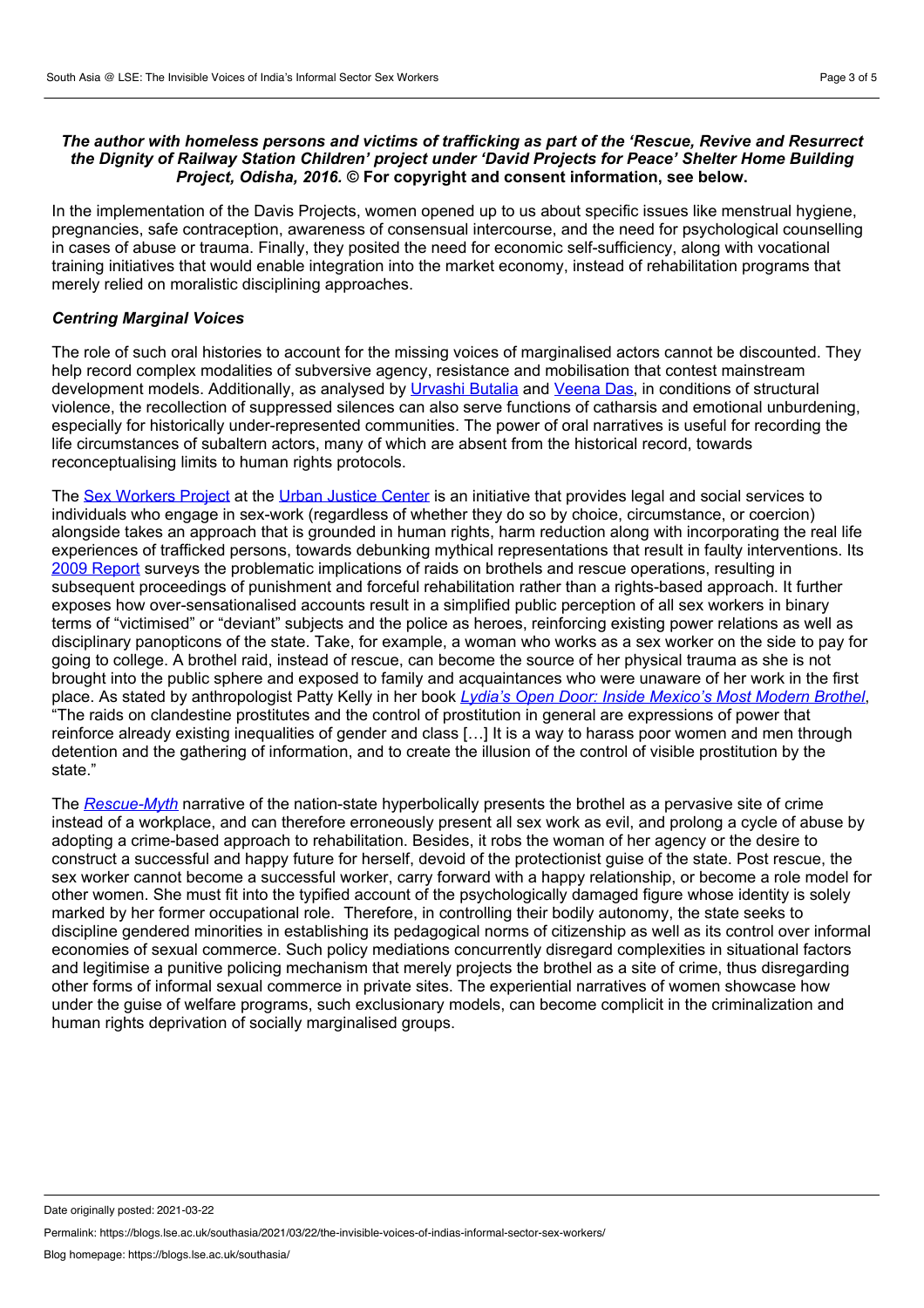Analogously, as studied by Svati Shah in *Street Corner Secrets: Sex, Work, and [Migration](https://www.dukeupress.edu/street-corner-secrets) in the City of Mumbai*, the urban "pull" factor of cities facilitates an exodus of rural migrant workers with limited education and skills sets who, finding no better financial prospects, get dragged into indentured labour and/or sex work as a survival strategy, especially in slum localities like Mumbai's Kamathipura district. One needs to deconstruct the violent politics of sexual regulation, especially as the local police sporadically harasses sex workers towards protecting respectable residential localities, in tandem with Real Estate agents who are sanctioned to arbitrarily check the residential quarters of suspects. In the name of welfare and protection projects, state authorities consequently become complicit in the criminalisation and human rights deprivation of disenfranchised actors. Subsequently, sex workers' participation in civil society is highly restricted vis-à-vis barriers to workplace opportunities, upward socio economic mobility, healthcare coverage, and/or labour laws through which inequalities are naturalised, normalised and institutionalised.

# *Integrating Experience into Policy*

In light of the limitations of the above-mentioned trafficking and sex work frameworks, Anne Gallagher (Trafficking Adviser to the *UN High Commissioner for Human Rights* and former-manager of *OHCHR's Anti-trafficking Program*) and Elaine Pearson (from *Human Rights Watch*), instead hypothesise the merits of a bottom-up, inclusive approach of integrating individual voices and experiential accounts. This would lead to better prevention, interception, rehabilitation and integration efforts. In their 2008 Policy [Report](https://papers.ssrn.com/sol3/papers.cfm?abstract_id=1239745) on the limits of institutional shelters, they discuss how it is this experiential aspect that has been rendered moot in most regional and national efforts. In suggesting improvements to the international legal regime surrounding trafficking and sex work, they further underscore how it is imperative that human rights protocols by nations should not discipline adult consensual prostitution at the risk of minimising rights-based principles. Some of these principles are: a lack of gendered discrimination upon rehabilitation; the rights of shelter detainees to dignity; legal counsel; autonomy of movement; adequate healthcare including counseling and psychological services; and Monitoring & Evaluation mechanisms free from political interference.



*The author with minor victims of trafficking rehabilitated as part of 'Rescue, Revive and Resurrect the Dignity of Railway Station Children' project under the 'David Projects for Peace' initiative, Odisha, 2016.* **© For copyright and consent and consent information, see below.**

In conclusion, then, though India has had periods of economic growth, modernisation, scientific and technological advancements, and macro-level peace initiatives since independence, its institutional structures have not comprehensively addressed micro-level development and the concerns of its most disadvantaged segments. Therefore, India's sex workers, though constituting an integral part of its informal sector economy, are rendered voiceless under patriarchal power structures. Notwithstanding a lack of labour rights and healthcare coverage, their life histories remain invisible from the realm of law or policy. Although the struggles of analogous disenfranchised groups challenge dominant notions of development, sex workers remain largely excluded from mainstream society, but there is an urgent need to pay attention to such voices.

Date originally posted: 2021-03-22

Permalink: https://blogs.lse.ac.uk/southasia/2021/03/22/the-invisible-voices-of-indias-informal-sector-sex-workers/